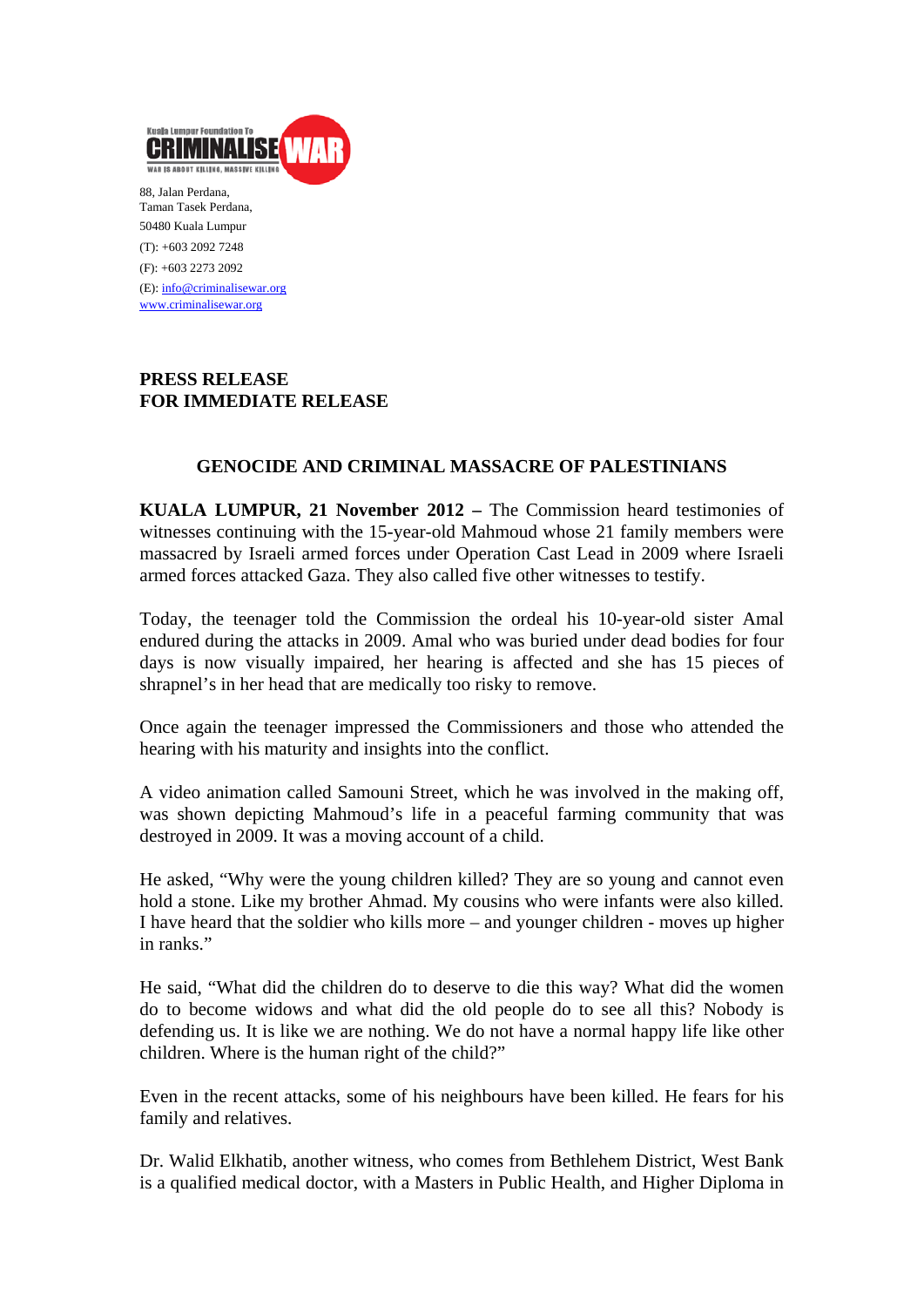Health Management, testified on the effects of Israeli occupation on Palestinians, especially children.

He testified, "From 1988 until 1996, I worked as a general practitioner. I worked at an emergency clinic during the 1<sup>st</sup> intifada. I saw many patients who were brought in with different kinds of injuries as a result of Israeli violence – people with gun shot wounds, who had been exposed to tear gas and people who were physically abused by Israeli soldiers."

"Today, I am in charge of child health and protection, social health and Palestinian child law and rights," said the 52-year-old doctor who developed hearing problems due to constant exposure to explosions and has himself come close to being killed several times by the Israeli soldiers.

"I looked at particularly Palestinian children health, not only from the physical point of view but how much Israeli occupation has affected Palestinian children health beyond physical health. It is not merely absence of disease and disability. What I perceived as equally important was emotional, social, mental and environmental health, nutrition and behaviour."

He said, "According to a survey conducted in Palestine in 2010 in cooperation with the World Health Organisation, which I personally oversaw, 24% of schoolchildren in Palestine have suicidal tendencies."

He further added, "There is also increased incidents of disability among Palestinians. Among 20% of injured people have become disabled during the  $2<sup>nd</sup>$  uprising (Intifada). The most recent report from Palestinian Ministry of Health and Ministry of Social Affairs (2011) showed that 7% of Palestinian children are disabled, some because of the intifada. Generally the number is 1-2% higher in Palestine because of the violence."

He said, "From 2001-2011, there were 2282 cases of disability (93.9% male, 6.1% female). Most of the men were involved in the intifada. 65.6% of them suffered disability as a result of live ammunition. Others were affected by shrapnel, rubber bullet, explosions."

"As a result of the greater number of disabilities, it means that these persons also have less opportunities for work and end up in poverty. There is greater pressure on the government to support these persons, by way of provision of social services, health services, education etc."

"Poverty is rife in the West Bank and Gaza. It increased from an average of 20% prior to the intifada to up to 51% during the intifada. Conditions of poverty also mean poor nutrition. We found that during the Intifada, children's growth was stunted because they did not have enough protein. There are many cases of children with low weight. During the  $2<sup>nd</sup>$  intifada, the rate of children with low weight (less than 5 years old) increased from 2.5% to 3.2%, the rate of low height increased from 7.5% to 7.9%, and wasting (severe loss of weight) increased from 1.4% to 1.7%."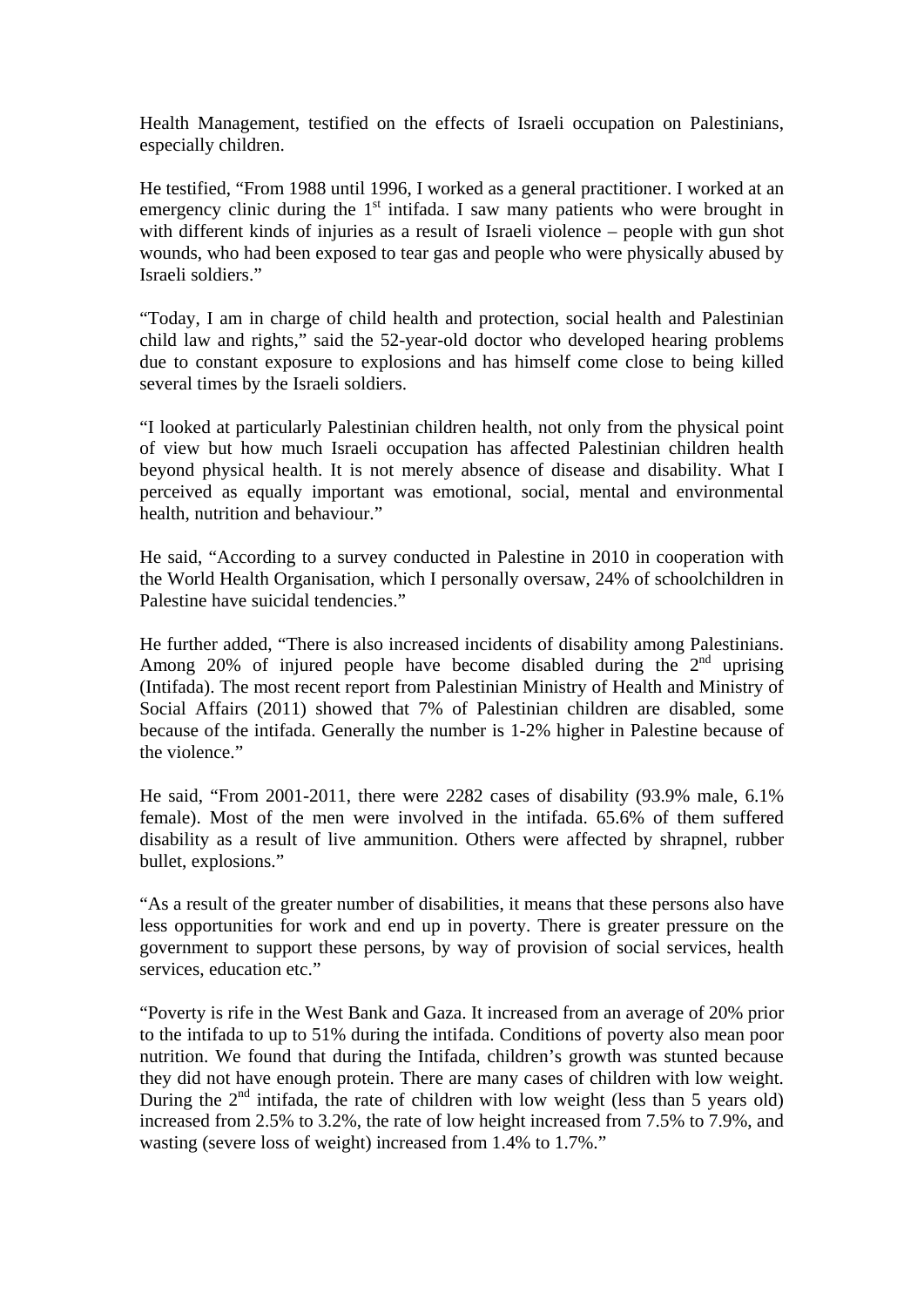"According to the United Nations Population Fund (UNFPA), there was a 40% increase of prematurity and miscarriages in pregnant women during the  $2<sup>nd</sup>$  intifada. Israeli soldiers have also violated international law by attacking hospitals and ambulances with shelling and shooting on the excuse that wanted people or terrorists are in the hospital. Currently 53% of the Palestinian population is below 18 years old."

He said, "Israeli forces attack hospitals and ambulances on the pretext that there are Palestinian fighters hiding there. Which is not true. I have never seen such a situation. It is my opinion that the Israeli forces allege such incidents but do so to merely justify their inhuman actions of attacking hospitals."

It is a slow and certain destruction of a society mentally, physically and socially.

He said, "Over the years, the situation in the West Bank and Gaza has become worse. The Israeli authorities have increased in strength. We can only estimate that it will get worse in the future. The Palestinians face a lot of challenges. We are being threatened all the time by the US and Israel – they threaten to cease the transfer of taxes, to strengthen the checkpoints, to stop aid, to completely stop entry to Jerusalem."

He continued, "Before the  $2<sup>nd</sup>$  intifada, I believed that Israel was looking for peace with Palestinians. But now I do not believe it. Israel does not believe Palestinian territory belongs to Palestinians. They believe that it is historically Israeli and they are taking it back. They threaten to increase settlements in Palestinian territories if Palestine continues to try and gain recognition as a state from the United Nations (without membership). Israeli actions amount to the extermination of a whole state. Israel believes that eventually Palestinians will leave their lands beyond the walls. Israeli strategy is to deprive the Palestinians of their basic needs to make them leave. The Palestinians are badly in need of support services Otherwise they will have no choice but to leave."

The prosecution subsequent witness was 54-years-old Chahira Abouardini, a mother of three who is a Palestinian refugee (political refugee) living in Camp Shatila, Beirut. She told the Commission about the events that took place at Camp Shatila, Beirut in the month of September 1982, in the now infamous Sabra & Shatila massacre.

She testified, "On 14 September1982, the Lebanese President Bachir Gemayel was assassinated. After that incident, there were a lot of aircraft flying around Beirut. My husband told me that the situation may get worse, and to prepare the children so that we could leave. On 16 September we went to my father's brick house on Sabra Street. There were other family members as well - my father, my sister (17 years old), my brother (24 years old) and his pregnant wife and 2 children, and my cousin and his wife and 2 children."

Chahira who broke down while giving testimony said, "In the evening beginning from about 5pm, flares were thrown to light up the area. This went on throughout the night. The camp was full of light throughout the night. We did not know what was happening outside. We heard shooting and screaming outside. At about dusk, my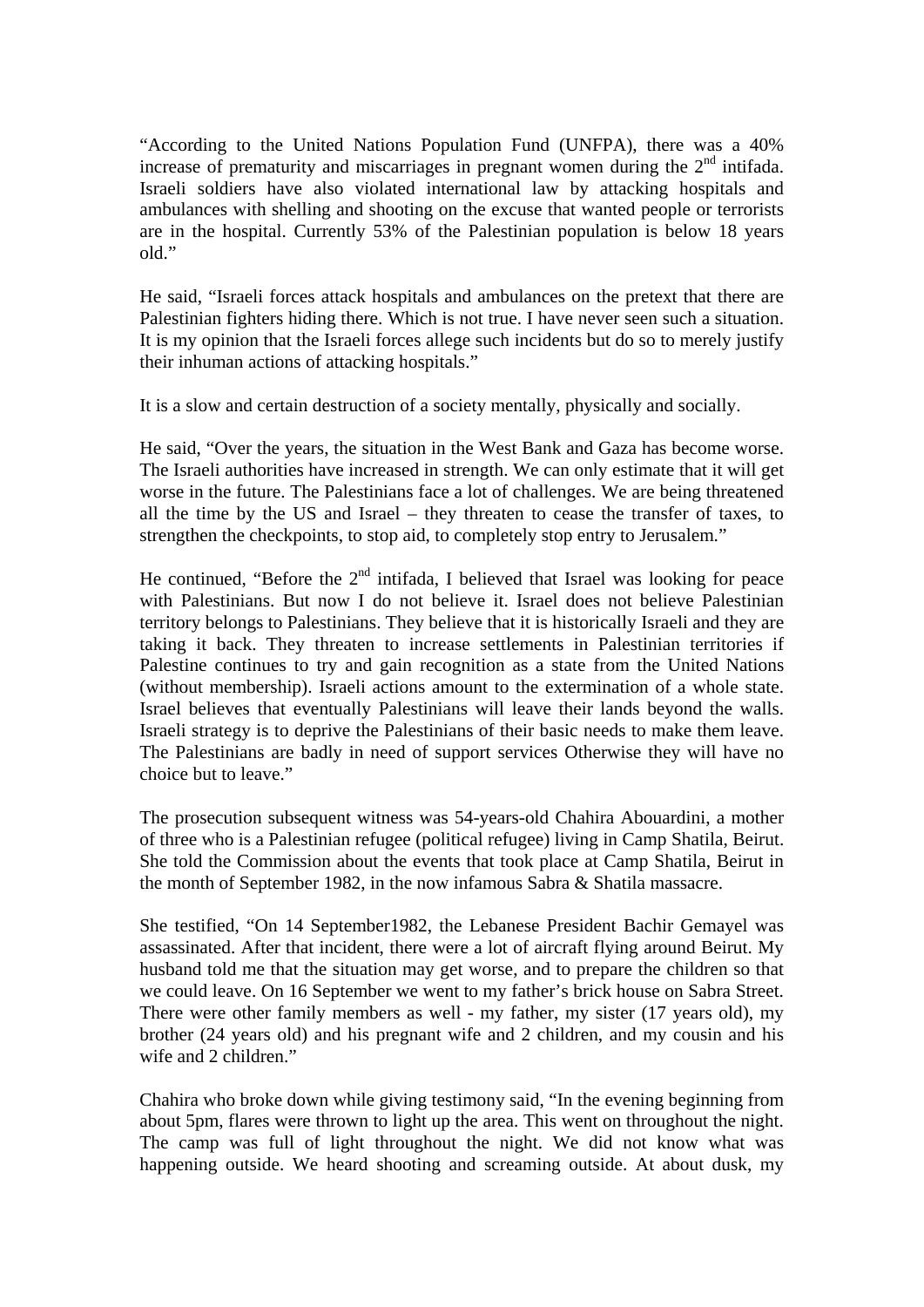sister ran out into the street to see what was happening. She was shot dead by armed militia. When my sister was shot, she shouted for my father. My father came out of the house to see what had happened to my sister. He was also shot and killed. Their bodies were left on the street. Later I found out that those who shot my sister and father were Lebanese Phalangist militia."

In the early hours of the morning, about 16-17 armed soldiers entered her home and shot her husband, brother and cousin dead in front of her and children. She related that militia entered homes and shot at everyone including children and animals.

She said, "Along the way to the stadium, I saw my cousin's daughter who was pregnant lying dead. The murderers had opened her body and taken out her baby and put the baby on her. The child was dead as well. She was lying on the street."

"Along the street there were a lot of dead bodies. Hundreds of bodies were strewn all over. We climbed a hill to the stadium. At the nearest houses I could see bodies of children. Between the houses, which had been half destroyed, there were bodies of men, and also women and children and animals."

She testified, "In 36 hours, up to 3500 to 5,000 people from Shatila and Sabra had been massacred, There are also people unaccounted for who had disappeared. The Phalangist militia worked together with the Israelis. They were known to be puppets for Israeli forces. Israelis used them to go into our houses, because these soldiers knew the place, and could speak Lebanese. The Israelis were afraid to go in themselves."

She concluded, "What I want is justice to be done and that those who killed my family members and all the people at Shatila and Sabra to be punished for their crimes."

The prosecution's next witness was Taghreed Nimat from Nablus, West Bank. Due to Taghreed's father's imprisonment for singing nationalistic Palestinian songs, the Israeli forces often targeted her, accusing her for promoting hatred against the Israeli government. In 2004, the Israeli soldiers attacked the Dr Sayed Kamal Mental Hospital in Bethlehem where she was staying and working as a psychologist. The 47 year-old Palestinian's experiences during the hospital attack caused her to suffer a breakdown causing her to take ASVL sedatives twice and other medication for five months.

She also related how she was often harassed unnecessarily by the Israeli military soldiers whatever she went through checkpoints. They soldiers would detain her at these checkpoints for one or two hours or several hours before allowing her through or sometimes refusing entry.

The prosecution also called Anne Sunde, a 66-year-old Norwegian who is residing in Belgium. She was working as a volunteer social worker for the Palestinian Red Crescent Society in Beirut in the Sabra and Shatila Camps.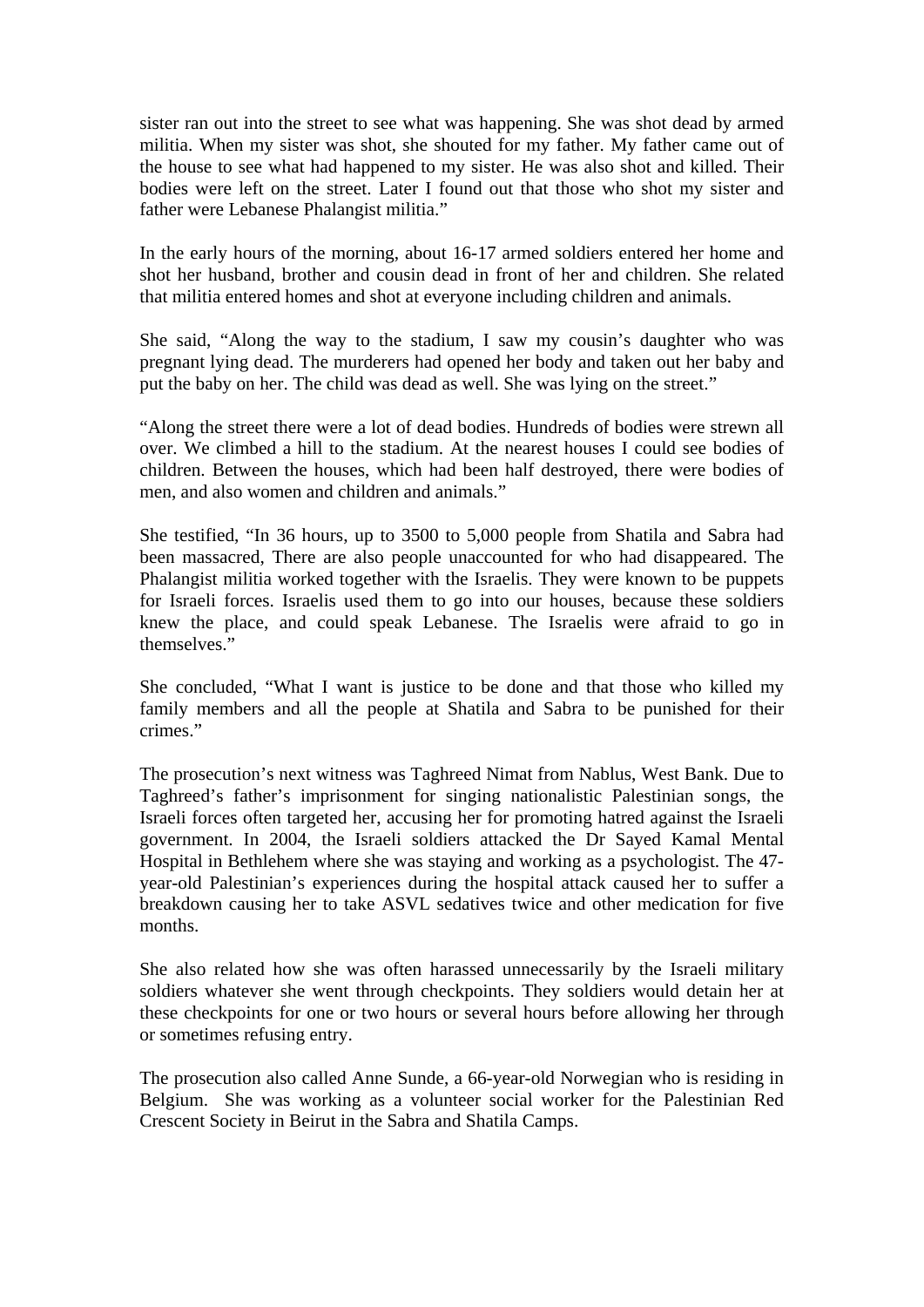She related, "On 4 June 1982, I visited my friend at Fakhani. While we are chatting in the building, which housed the Palestine Liberation Organisation (PLO) offices, we heard loud noises of planes flying over. We rushed to the shelter in the basement of the building. Then we heard bombing nearby our building. It was loud. The building shook and I was expecting to die under it. It was my first experience of direct violence. One becomes aware what life is. The bombing seemed eternity."

She said, "After a few days the PRCS set up a hospital in La Houd School, Hamra. Since nobody among the volunteers wanted to do cleaning (janitor), I volunteered. I did this together with Kurdish refugees."

She said, "Finally I decided to go back to Belgium on 15 September 1982 via Damascus. However, since it was the morning after Bachir Gemayel's (the then President-elect) death, there were no taxis to take me to Damascus. Great nervousness was felt in town. I returned to the PRCS headquarter in Hamra where most of the foreigners were located."

She then proceeded to relate her harrowing experiences of the killings at the Sabra and Shatila Camps. She further related that when she went to the Shatila Camp she saw many dead bodies of adults and children, both male and female, in strange positions. She also saw dead animals. The bodies were already decomposing and bloated in the summer heat. The smell, she said, was unbearable and there were flies all over.

She added, "It was a horrible scene and they were digging mass graves to bury the dead."

The prosecution next called the 66-year-old Italian expert witness Paola Manduca, a retired Professor at University of Genoa, Italy who is an expert Geneticist. In 2011, she conducted and coordinated two research projects relating to the impact of weapons on reproductive health arising from the attacks in Gaza, especially to children. She also personally spent about more then a year from December 2010 to April 2012 in Gaza, conducting research in Pediatric and maternity hospitals.

She said, "The outcome of our research points to the degradation of the reproductive health and increase in major structural birth defects, following and correlated to the military attacks and possibly to the input of toxic, carcinogen and teratogen (development interfering) agents delivered by weaponry in the environment and in the wounds of victims, and of their assumption by the inhabitants."

She related, "We showed by analytical chemistry methods that in Gaza teratogen and carcinogen metals are found in wounds, in craters since 2006 attacks and in White Phosphorus ammunitions in 2009 and children hair one year after the 2008/09 attacks."

She said, "Our study of birth defects in 0 to 2 year old children registered in 5 paediatric hospitals in Gaza Strip showed that there is a 1.8 fold higher frequency of birth defects in the first 6 months of year 2010, compared to the same period in 2006."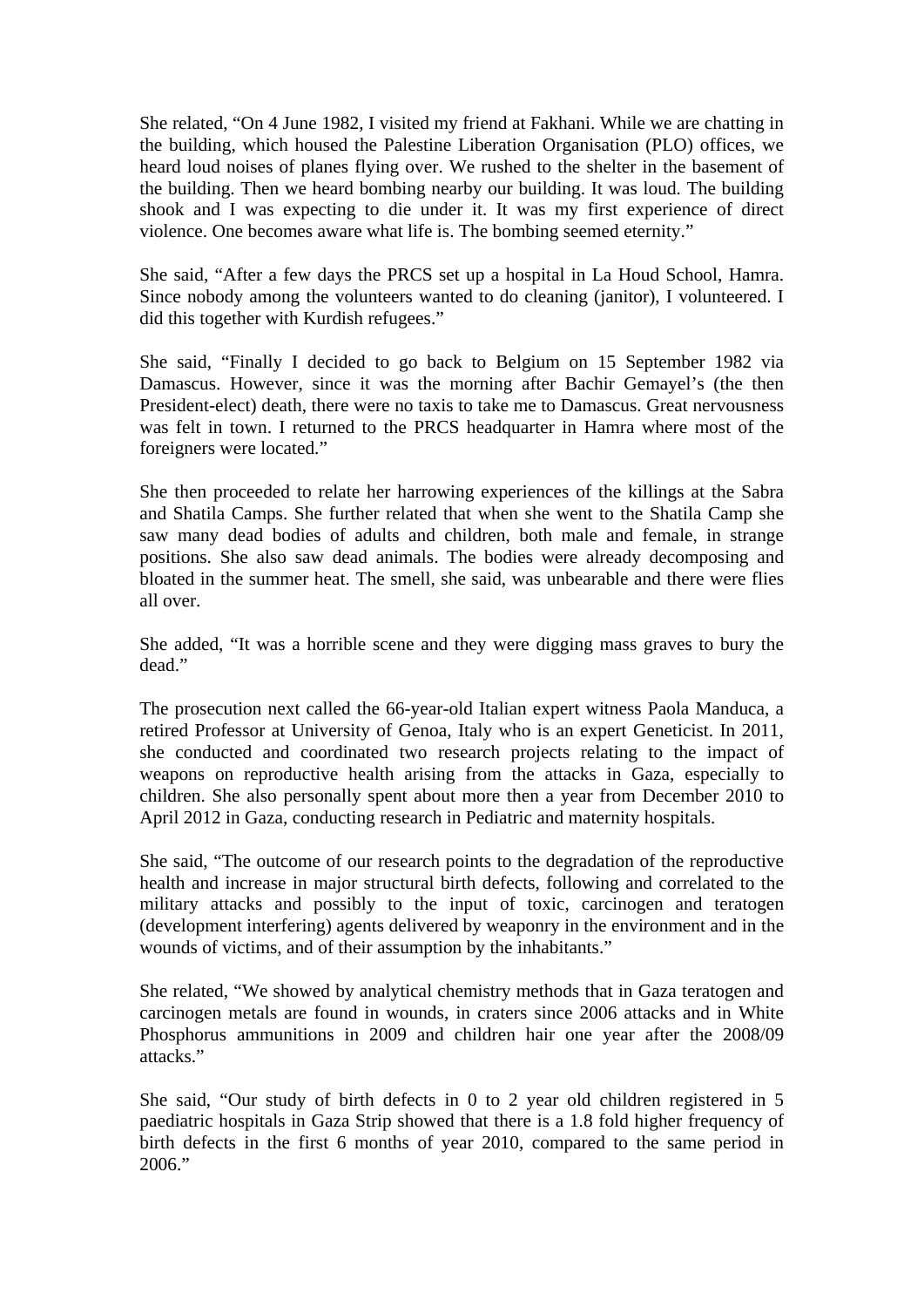She testified that there was an increase in birth defects in Gaza starting in 2005-06. "It is our view that such sudden increases in birth defects are usually associated to significant and sudden environmental changes."

She confirmed that the start of the increases is correlated in their timing to the military attacks, after the Israeli armed forces left Gaza, and the first news from medical personnel on "unprecedented" wounds, meaning new kinds of wounds from weapons.

She said, "We found that 66% of Gaza parents with a birth defect child were exposed to bombing or /and White Phosphorus shelling during Operation Cast Lead in 2008/09."

She continued, "Couples with birth defect children reported exposure to White Phosphorus 15 fold more often than couples with normal child."

She added, "Our studies have presented proof of a rise in birth defects in Gaza, increasing after the attacks in 2006 and continuing increase up to 2011. It showed correlation of birth defect occurrence with exposure to White Phosphorus shelling. In also showed contamination of the soil by teratogen and carcinogen metals. It showed accumulation of these teratogen and carcinogen metals in children' hair. She also presented proof that teratogen and carcinogen metals are delivered by weapons into the flesh of victims."

She concluded that there is long-term effect on reproductive health associated to metal contamination by exposure to weaponry during war and by war remnants.

The Prosecution in its submission urged the Kuala Lumpur War Crimes Commission (KLWCC) to make the necessary recommendations on the indictment and persons to be charged to the KLWC Tribunal. They recommended that the state of Israel be indicted for war crimes, crimes against humanity and genocide from the evidence tendered.

International commissions over the years have concluded that Israel had committed genocide and war crimes. After Operation Cast Lead, the UN Goldstone Report stated that Israel committed war crimes in the destruction of civilian infrastructure and in the killing of civilians.

The UN Security Council resolution 521 (1982) condemned the criminal massacre of Palestinian civilians in Sabra and Shatila. The UN General Assembly resolution (ES-7/9 24 September 1982) resolved that the massacre was an act of genocide. The UN MacBride Commission formed after the Sabra and Shatila massacre concluded that Israel had committed genocide and war crimes.

The UN General Assembly on 16 December 1982 passed a resolution reaffirming the applicability of the Geneva Convention to the protection of civilians in the occupied Palestinian and Arab territories including Jerusalem. It noted the failure of Israel to comply with numerous resolutions. It noted also that the actions and record establish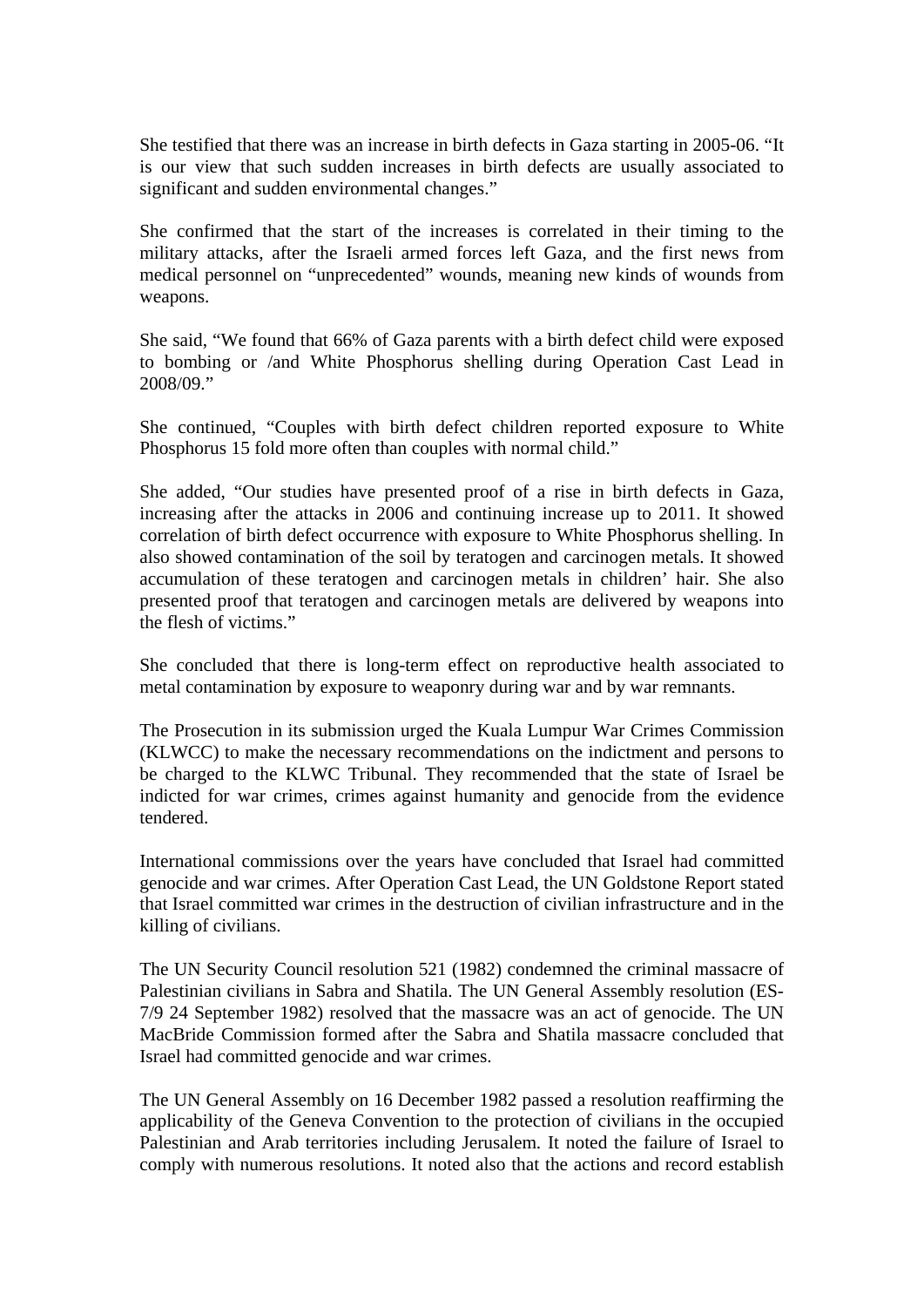conclusively that it is not a peace loving member state and has not carried out its obligations under the Charter of the United Nations.

And yet the international community has failed to take any action against Israel.

Genocide, under the 1948 Genocide Convention is the deliberate infliction of conditions of life calculated to bring about the physical destruction of a people in whole or in part. The evidence adduced show that the state of Israel has been engaged in acts of genocide against the Palestinian people. Genocide includes both physical and mental harm caused by the Israeli occupation as well as the bombing and killing of civilians that is going on even now in Gaza.

Gaza and West Bank are under military occupation of Israel. The Fourth Geneva Convention provides protection for people under a military occupation. Israel has breached practically all the articles of the Geneva Convention.

Israel's contention that it is not in occupation of Gaza and West Bank once it withdrew its troops. The reality is Israel is in occupation since the test is belligerent control –Israel is in control. It has blockaded Gaza from the sea and surrounded it by a wall on the land. The Egyptian border is sealed with Gaza. Israel exercises control with the blockade of Gaza, the attack and killing of civilians, the denial of essential supplies, constant killing of civilians. Gaza is under siege.

The World Court in its Advisory Opinion in 'the wall case' in July 2004, participated by the Israeli and Palestinians, rejected all of Israel's arguments that they are not an occupying force. The opinion of the World Court was that the construction of the wall in Occupied Palestinian Territory is contrary to international law.

Israel is stealing Palestinian water and diverting it to Israel and its settlers while Palestinians are being deprived of water. Hundreds of checkpoints have been established by Israel across West Bank and Gaza limiting the access of Palestinians travelling from town to town. With the wall built by Israel the Palestinians are almost in a 'prison'.

Wide spread systematic torture of Palestinians as shown in evidence before the Commission have in numerous cases been documented extensively over the years by human rights organisations including Amnesty International that clearly show that Israel has committed war crimes.

Based on evidence and records, the Sabra and Shatila massacre is a clear case of genocide and war crimes. The Israeli forces had played a key role in working with the Phalangist militia in perpetrating this crime. The Palestinian fighters had withdrawn to Tunisia and the Palestinian civilians at the camps were assured by the US that they would be protected under the Habib Agreement. The International forces consisting of Italian, French and US forces withdrew a day before the massacre started and reappeared after that in Beirut.

Crimes against humanity come from the Nuremberg trials drafted by the US to deal with the Nazis prosecution of Jews which include murder, torture, imprisonment,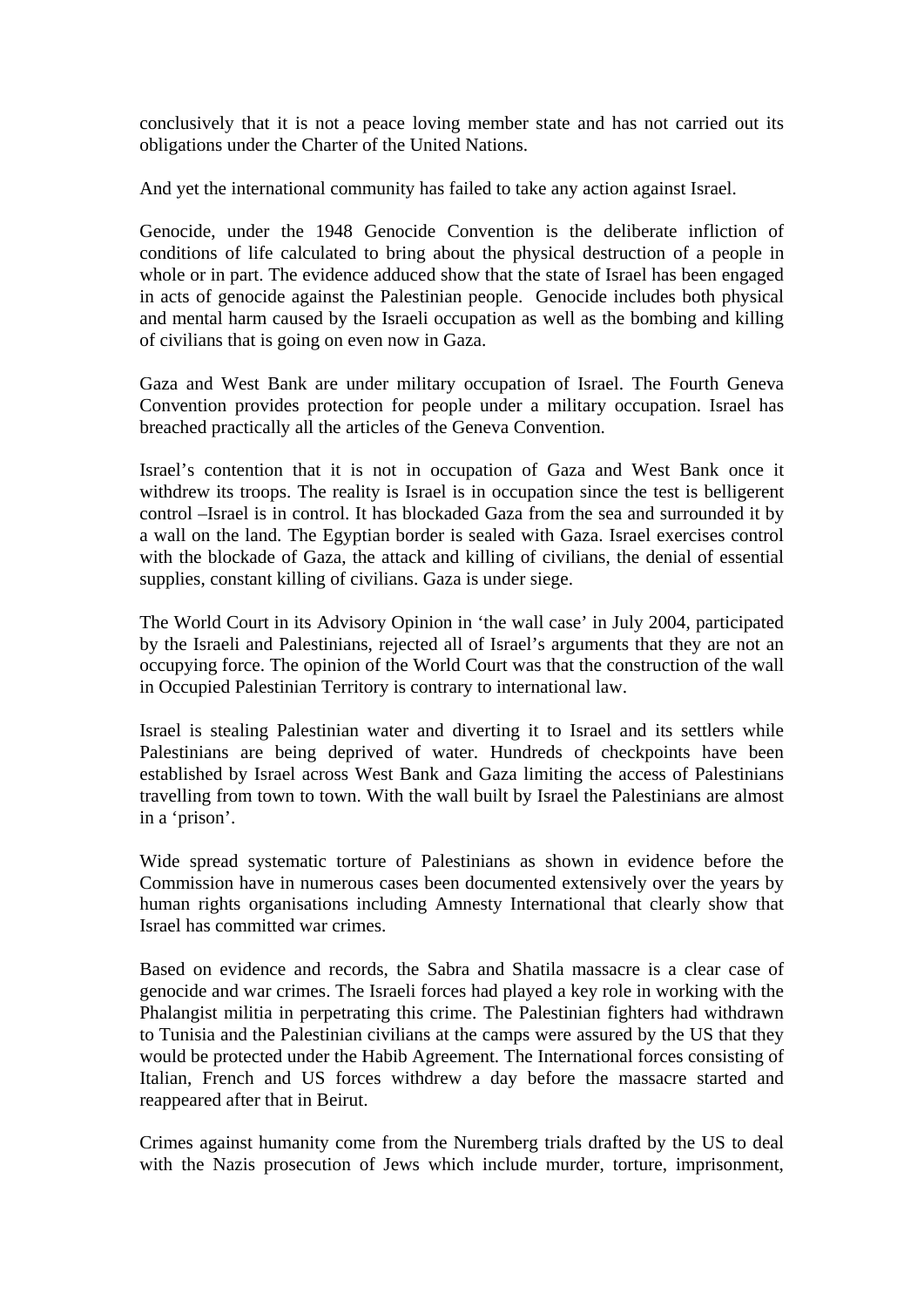rape, persecution of a specific identifiable group based on racial, national, ethnic basis. Interestingly, the Israeli war crimes are the same with the only difference being the scale but it is an on going process of destruction of the Palestinian people.

The International Criminal Court (ICC) had refused to accept the Palestine complaint on war crimes against Israel. Palestinians have tried to obtain justice that has been continuously denied to them. The Palestinian complainants now turn to the KLWCC for assistance in obtaining justice.

The Commission upon hearing the evidence and the prosecution submissions announced that as per the charter of the KLWCC they would be deliberate on the facts and the law and prepare a report and its recommendations at a later date.

The 5-panel Commissioners' is headed by **Musa Ismail**, a former Magistrate, who is currently a practicing lawyer. The other Commissioners include lecturer and author **Prof Hans-Christof von Sponeck**, who was also a former UN Assistant Secretary General responsible for humanitarian operations in Iraq, Nobel peace prize nominee **Denis J. Halliday**, who worked for the UN for 34 years and was head of the UN Humanitarian Programme in Iraq, **Dr Zulaiha Ismail**, former Dean of the Centre for Graduate Studies Universiti Teknologi MARA (UiTM) and currently actively involved with NGOs specifically on the plight of the Palestinians and lastly, **Michel Chossudovsky**, a professor of economics emeritus, University of Ottawa and Director, Centre for Research on Globalisation (CRG).

The prosecution team for the commission hearing is lead by Prof Gurdial Singh Nijar, prominent law professor and author of several law publications. He is assisted by Prof Francis Boyle, Avtaran Singh and Gan Pei Fern.

ends

For further information, please contact

Dato' Dr Yaacob Merican Secretary General of the KLWCC Secretariat Tel: +6012-227 8680

Ms Malkeet Kaur Media Representative of KLWCC malkeet@dbook.com.my Tel: +6012-3737 886

#### **About Kuala Lumpur War Crimes Commission (KLWCC)**

The KLFCW established the Kuala Lumpur War Crimes Commission (The Commission), to investigate cases of war crimes that have been neglected by established institutions such as the International Criminal Court. The Commission seeks to influence world opinion on the illegality of wars and occupation undertaken by major Western powers.

The aim of The Commission is thereby to hold perpetrators of war crimes accountable for